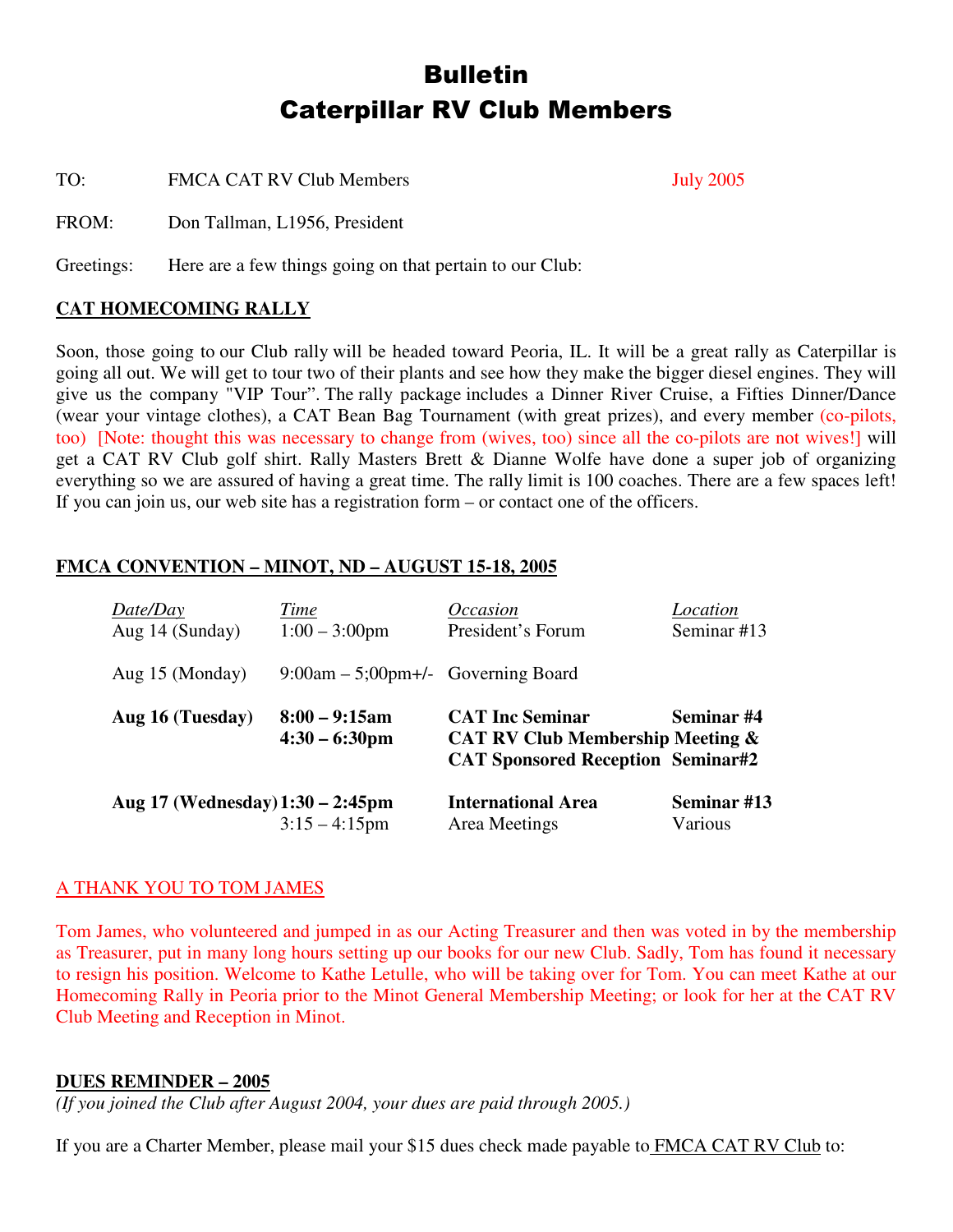# **CHECK OUR WEB SITE FOR CLUB INFORMATION:**

Our official web site is: http: www.catrvclub.org. There you will find information about the CAT RV Club, applications, events, pictures & more. Our Webmaster Rudy Morris has done & is doing a professional job.

# **REMEMBER OUR COMMUNICATION TOOL**

### Check out http://autos.groups.yahoo.com/group/CATRVClub/

Thanks to Wally McCorkle who set up the group (assisted by Bill Halberstadt). It is a discussion group of people with an interest in CAT diesels engines. To access, simply obtain a Yahoo ID at yahoo.com and then access the site referenced above and click "Join This Group." No advertisements, for sales, or off topic post are allowed. Questions can be addressed to: Wally at wallynm@yahoo.com or Bill at halberstadt@mindspring.com Note: No need to list their addresses twice.

## **CAT RV CLUB GOLF SHIRTS**

All CAT Homecoming Rally participants will receive a white CAT golf shirt with our Club's logo. 100 extra shirts were ordered – we may have your size. The shirts will be around \$20 each. These shirts are great for the volunteers working at the CAT booth at Minot. The volunteer coordinator is Club officer Al Vormittag; he will also handle the sale of these shirts. If you would like to volunteer or have a shirt reserved, call him. His cell number is: 303/ 589-9504

# **A THANK YOU TO CATERPILLAR**

We can show our thanks by wearing a CAT cap ( $\&$  jacket – if cool enough) and appropriate CAT items to the FMCA affairs – especially to the CAT seminars and our RV Club meetings. The "uniform" for the volunteers working the Caterpillar booth during the FMCA Minot Convention is the CAT Club cap, white shirt, and appropriate CAT items.

Helping Caterpillar will pay dividends for us all – it is a win-win situation.